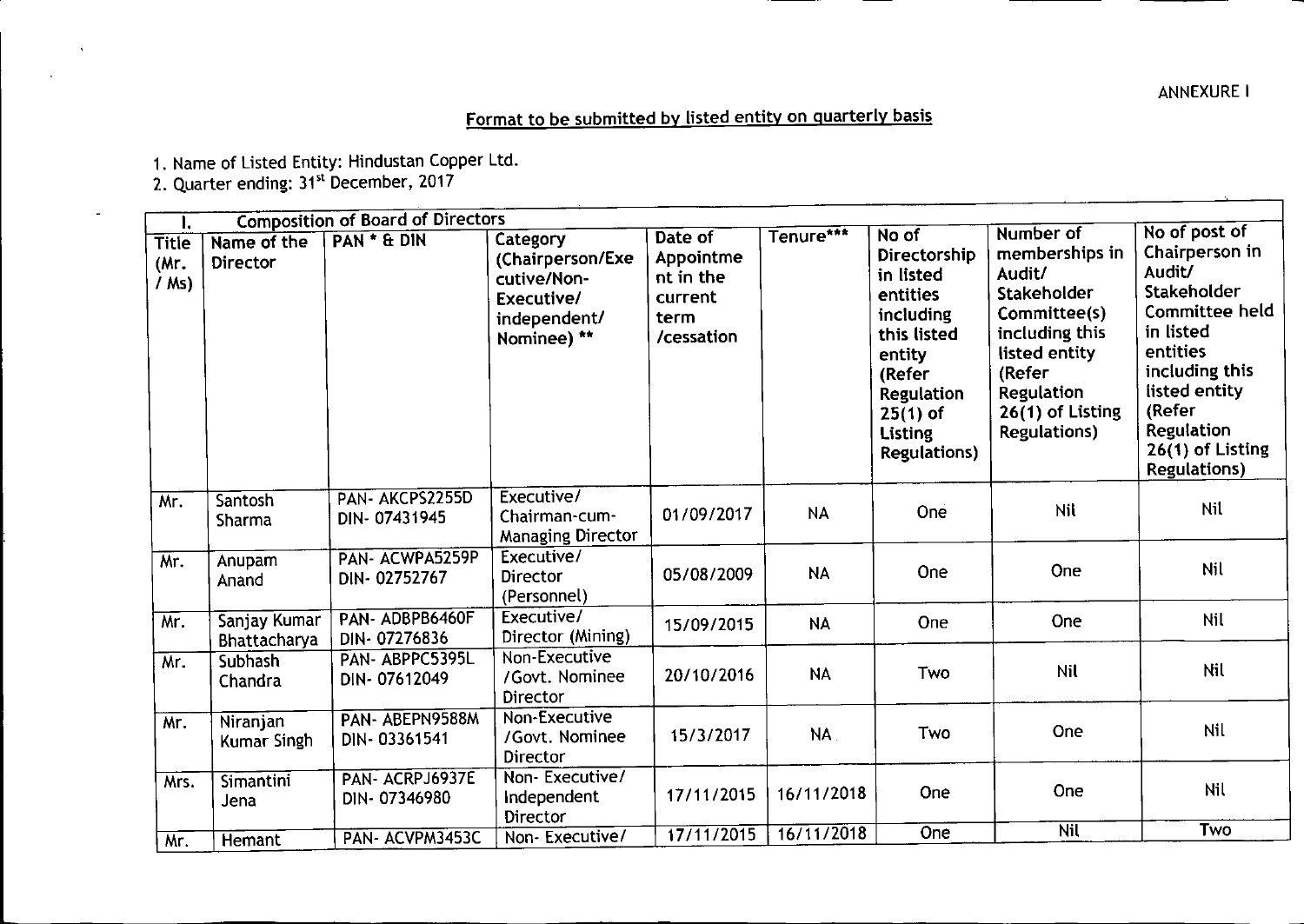|     | Mehtani                          | DIN-02875561                    | Independent<br><b>Director</b>                   |            |            |      |     |     |
|-----|----------------------------------|---------------------------------|--------------------------------------------------|------------|------------|------|-----|-----|
| Mr. | Dileep Raj<br>Singh<br>Chaudhary | PAN- AAVPC7061J<br>DIN-00269508 | Non-Executive/<br>Independent<br><b>Director</b> | 01/12/2015 | 30/11/2018 | One. | Two | Nil |
| Mr. | Niranjan Pant                    | PAN- AAXPP0529N<br>DIN-00229550 | Non-Executive/<br>Independent<br>Director        | 01/12/2015 | 30/11/2018 | One- | Nil | Nil |

• PAN number of any director would not be displayed on the website of Stock Exchange

•• Category of directors means executive/non-executive/independent/Nominee. if a director fits into more than one category write all categories separating them with hyphen

••• to be filled only for Independent Director. Tenure would mean total period from which Independent director is serving on Board of directors of the listed entity in continuity without any cooling off period.

| <b>Composition of Committees</b><br>Ш.                                                                                                                                        |                                |                                            |  |  |
|-------------------------------------------------------------------------------------------------------------------------------------------------------------------------------|--------------------------------|--------------------------------------------|--|--|
| <b>Name of Committee</b>                                                                                                                                                      | Name of Committee members      | Category (Chairperson/Executive/Non-       |  |  |
|                                                                                                                                                                               |                                | Executive/independent/Nominee) *           |  |  |
| 1. Audit Committee                                                                                                                                                            | Shri Hemant Mehtani - Chairman | Non- Executive/ Independent Director       |  |  |
|                                                                                                                                                                               | Smt Simantini Jena - Member    | Non-Executive/Independent Director         |  |  |
|                                                                                                                                                                               | Shri S K Bhattacharya - Member | Executive / Director (Mining)              |  |  |
| Remuneration<br>Nomination<br>$\mathbf{a}$<br>Committee                                                                                                                       | Shri Hemant Mehtani - Chairman | Non-Executive/Independent Director         |  |  |
|                                                                                                                                                                               | Smt. Simantini Jena - Member   | Non-Executive/Independent Director         |  |  |
|                                                                                                                                                                               | Shri Subhash Chandra - Member  | Non-Executive/ Government Nominee Director |  |  |
| 3. Risk Management Committee (if  <br>applicable)                                                                                                                             | <b>NA</b>                      | <b>NA</b>                                  |  |  |
| Relationship<br><b>Stakeholders</b><br><b>Committee</b>                                                                                                                       | Shri Hemant Mehtani - Chairman | Non-Executive/ Independent Director        |  |  |
|                                                                                                                                                                               | Shri Anupam Anand- Member      | Executive/ Director (Personnel)            |  |  |
| * Category of directors means executive/non-executive/independent/Nominee. if a director fits into more than one category write all categories<br>separating them with hyphen |                                |                                            |  |  |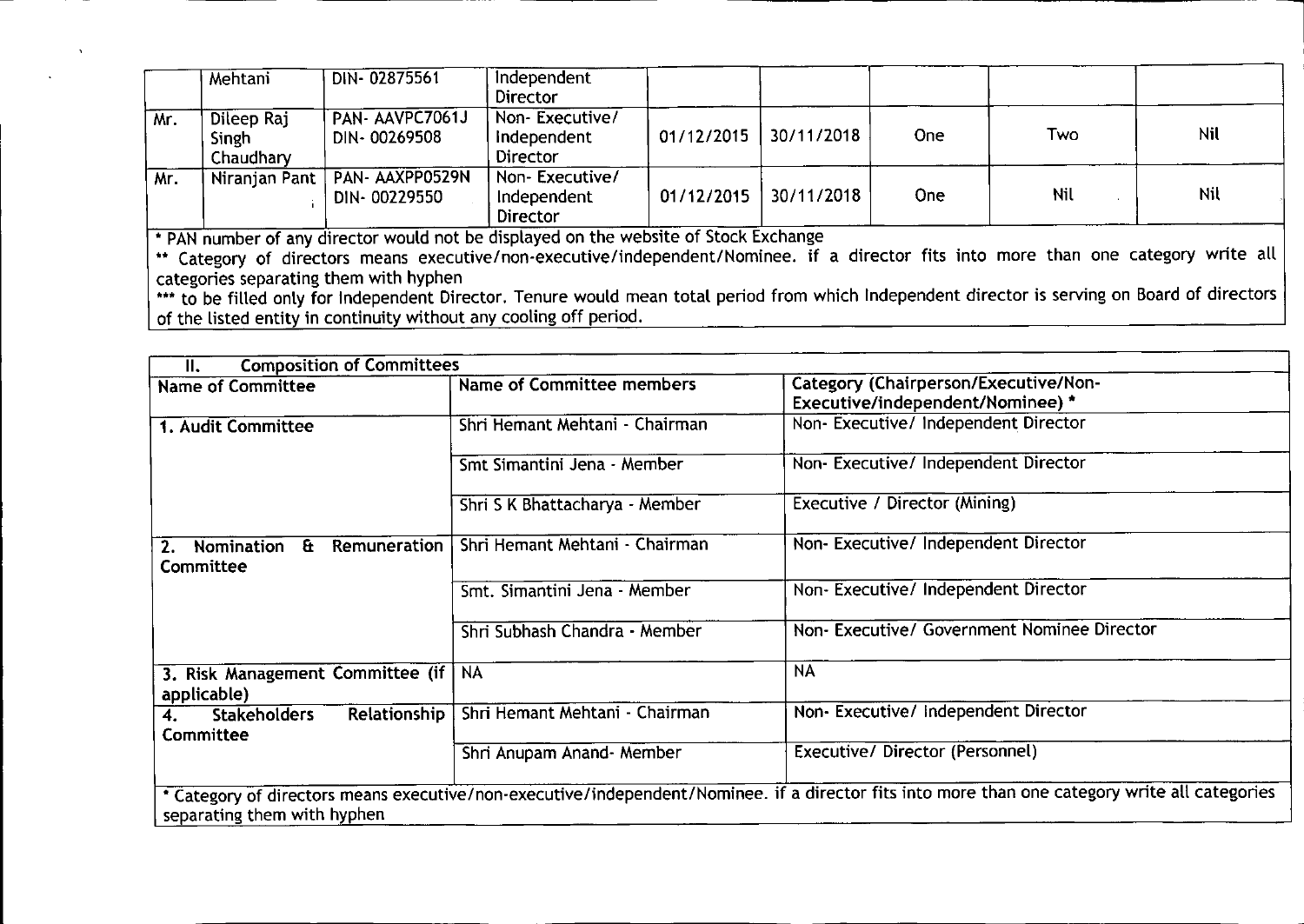| Meeting of Board of Directors<br>III. |                                                  |                                              |
|---------------------------------------|--------------------------------------------------|----------------------------------------------|
| Date(s) of Meeting (if any) in the    | $\frac{1}{2}$ Date(s) of Meeting (if any) in the | Maximum gap between any two consecutive (in- |
| previous quarter                      | relevant quarter                                 | number of days)                              |
| $\sqrt{25.8.2017}$                    | 10.11.2017                                       | 76 days                                      |

I

| <b>Meeting of Committees</b><br>IV.                                       |                                                       |                                                                   |                                                                                                                                       |
|---------------------------------------------------------------------------|-------------------------------------------------------|-------------------------------------------------------------------|---------------------------------------------------------------------------------------------------------------------------------------|
| Date(s) of meeting of the $\cdot$<br>committee in the relevant<br>quarter | Whether requirement of<br><b>Quorum met (details)</b> | Date(s) of meeting of the<br>committee in the previous<br>quarter | Maximum gap between any two<br>consecutive meetings in number of<br>days*                                                             |
| Audit Committee: 10.11.2017                                               | Yes (three out of three)                              | 12.8.2017                                                         | 89 days                                                                                                                               |
|                                                                           |                                                       |                                                                   | * This information has to be mandatorily be given for audit committee, for rest of the committees giving this information is optional |

| <b>Related Party Transactions</b>                                          |                                                |
|----------------------------------------------------------------------------|------------------------------------------------|
| Subiect                                                                    | Compliance status (Yes/No/NA) refer note below |
| Whether prior approval of audit committee obtained                         | NA                                             |
| Whether shareholder approval obtained for material RPT                     | NA                                             |
| Whether details of RPT entered into pursuant to omnibus approval have been | <b>NA</b>                                      |
| reviewed by Audit Committee                                                |                                                |
| المنقط القار                                                               |                                                |

Note

1. In the column "Compliance Status", compliance or non-compliance may be indicated by Yes/No/N.A. For example, if the Board has been composed in accordance with the requirements of Listing Regulations, "Yes" may be indicated. Similarly, in case the Listed Entity has no related party transactions, the words "N.A." may be indicated.

2. If status is "No" details of non-compliance may be given here.

| <b>Affirmations</b><br>VI.                                                                                                                  |
|---------------------------------------------------------------------------------------------------------------------------------------------|
| 1. The composition of Board of Directors is not in terms of SEBI (Listing obligations and disclosure requirements) Regulations, 2015 since  |
| number of Independent directors is less than 50% of total strength of the Board. The post of one Independent Director is lying vacant since |
| 19.3.2016 and two Independent Directors are lying vacant since 22.10.2016. The Company has requested the Ministry of Mines, Govt. of        |
| India to fill up the vacant post. The matter is under consideration of the Government.                                                      |
| 2. The composition of the following committees is in terms of SEBI(Listing obligations and disclosure requirements) Regulations, 2015       |
| a. Audit Committee                                                                                                                          |
| b. Nomination & remuneration committee                                                                                                      |
| c. Stakeholders relationship committee                                                                                                      |
| d. Risk management committee (applicable to the top 100 listed entities) - NA                                                               |
| 3. The committee members have been made aware of their powers, role and responsibilities as specified in SEBI (Listing obligations and      |
| disclosure requirements) Regulations, 2015.                                                                                                 |